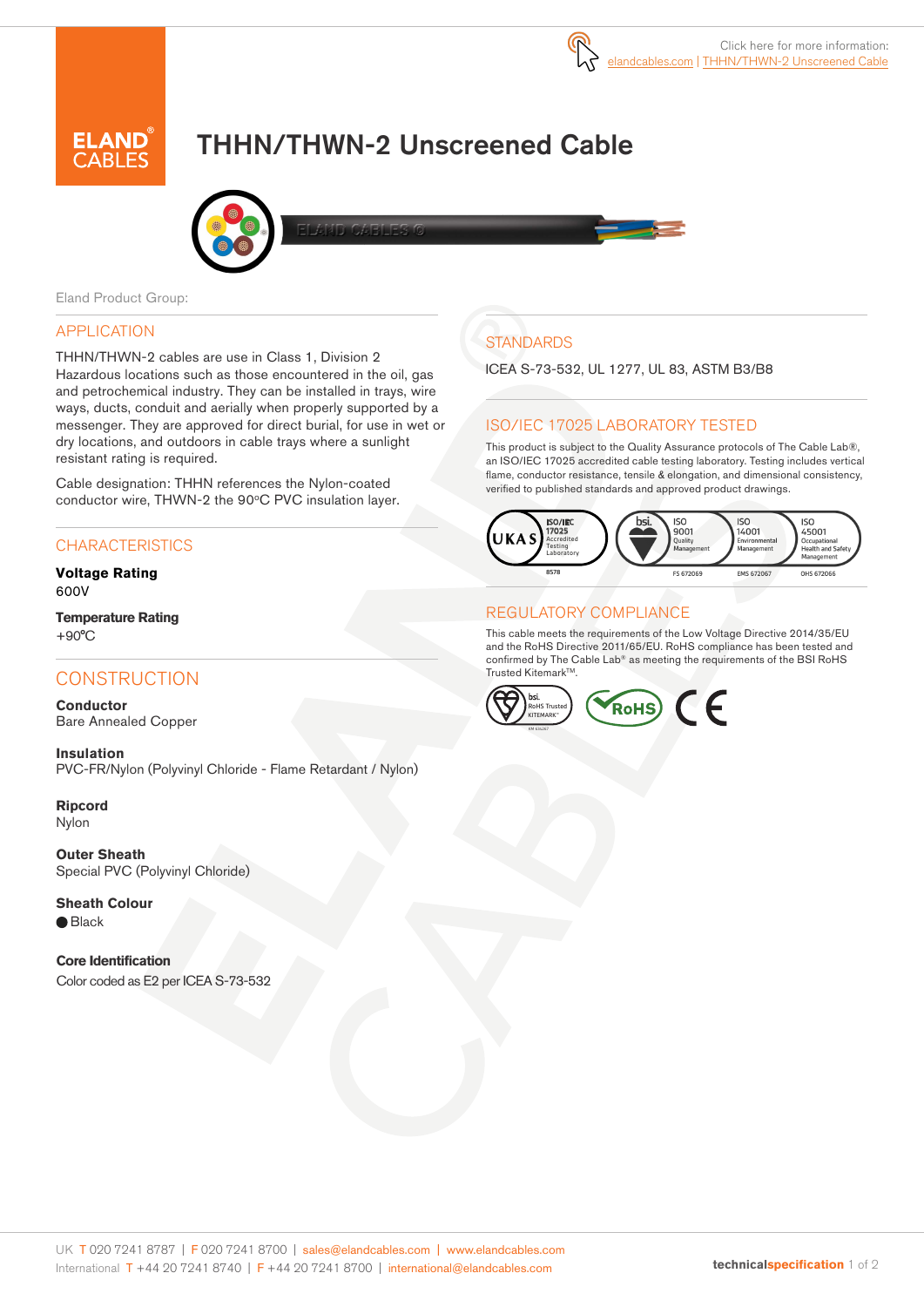

## DIMENSIONS

| <b>ELAND PART</b><br><b>NUMBER</b> | NO OF<br>CORES | AWG SIZE | NOMINAL<br><b>THICKNESS</b><br><b>INSULATION</b><br><b>PVC</b> | NOMINAL<br><b>THICKNESS</b><br><b>NYLON</b> | NOMINAL<br><b>THICKNESS</b><br>SHEATH | NOMINAL<br>OVERALL<br><b>DIAMETER</b><br>mm | NOMINAL<br>WEIGHT<br>kg/km | NOMINAL<br><b>AMPACITY</b><br>AMPS |
|------------------------------------|----------------|----------|----------------------------------------------------------------|---------------------------------------------|---------------------------------------|---------------------------------------------|----------------------------|------------------------------------|
|                                    |                |          | mm                                                             | mm                                          | mm                                    |                                             |                            |                                    |
| OG080210AWGBK                      | 2 Flat         | 10<br>12 | 0.51                                                           | 0.10                                        | 1.14                                  | 6.37x10.58                                  | 166                        | 40                                 |
| 0G080212AWGBK<br>0G080214AWGBK     | 2 Flat         |          | 0.38                                                           | 0.10                                        | 1.14                                  | 5.72 x9.12                                  | 115                        | 30.0                               |
|                                    | 2 Flat         | 14<br>10 | 0.38                                                           | 0.10                                        | 1.14                                  | $5.21 \times 8.00$                          | 86                         | 25.0<br>40                         |
| 0G080310AWGBK                      | 3              |          | 0.51                                                           | 0.10                                        | 1.14                                  | 11.37                                       | 237                        |                                    |
| 0G080312AWGBK                      | 3              | 12       | 0.38                                                           | 0.10                                        | 1.14                                  | 9.56                                        | 156                        | 30.0                               |
| OG080314AWGBK                      | 3              | 14       | 0.38                                                           | 0.10                                        | 1.14                                  | 8.52                                        | 114                        | 25.0                               |
| OG080410AWGBK                      | $\overline{4}$ | 10       | 0.51                                                           | 0.10                                        | 1.14                                  | 12.45                                       | 298                        | 32/40                              |
| OG080412AWGBK                      | 4              | 12       | 0.38                                                           | 0.10                                        | 1.14                                  | 10.36                                       | 188                        | 24.0/30.0                          |
| 0G080414AWGBK                      | $\overline{4}$ | 14       | 0.38                                                           | 0.10                                        | 1.14                                  | 9.25                                        | 135                        | 20.0/25.0                          |
| 0G080510AWGBK                      | 5              | 10       | 0.51                                                           | 0.10                                        | 1.14                                  | 14.41                                       | 391                        | 32                                 |
| 0G080512AWGBK                      | 5              | 12       | 0.38                                                           | 0.10                                        | 1.14                                  | 11.39                                       | 247                        | 24.0                               |
| 0G080514AWGBK                      | 5              | 14       | 0.38                                                           | 0.10                                        | 1.14                                  | 10.09                                       | 174                        | 20.0                               |
| 0G080610AWGBK                      | 6              | 10       | 0.51                                                           | 0.10                                        | 1.14                                  | 15.67                                       | 482                        | 32                                 |
| OG080612AWGBK                      | 6              | 12       | 0.38                                                           | 0.10                                        | 1.14                                  | 12.40                                       | 292                        | 24.0                               |
| OG080614AWGBK                      | 6              | 14       | 0.38                                                           | 0.10                                        | 1.14                                  | 10.95                                       | 204                        | 20.0                               |
| 0G080710AWGBK                      | 7              | 10       | 0.51                                                           | 0.10                                        | 1.14                                  | 15.67                                       | 515                        | 28                                 |
| 0G080712AWGBK                      | 7              | 12       | 0.38                                                           | 0.10                                        | 1.14                                  | 12.40                                       | 320                        | 21.0                               |
| OG080714AWGBK                      | 7              | 14       | 0.38                                                           | 0.10                                        | 1.14                                  | 10.95                                       | 226                        | 17.5                               |
| 0G080810AWGBK                      | 8              | 10       | 0.51                                                           | 0.10                                        | 1.14                                  | 16.97                                       | 591                        | 28                                 |
| 0G080812AWGBK                      | 8              | 12       | 0.38                                                           | 0.10                                        | 1.14                                  | 14.20                                       | 377                        | 21.0                               |
| 0G080814AWGBK                      | 8              | 14       | 0.38                                                           | 0.10                                        | 1.14                                  | 11.84                                       | 260                        | 17.5                               |
| 0G080910AWGBK                      | 9              | 10       | 0.51                                                           | 0.10                                        | 1.14                                  | 18.31                                       | 672                        | 28                                 |
| 0G080912AWGBK                      | $\overline{9}$ | 12       | 0.38                                                           | 0.10                                        | 1.52                                  | 15.27                                       | 440                        | 21.0                               |
| 0G080914AWGBK                      | 9              | 14       | 0.38                                                           | 0.10                                        | 1.14                                  | 12.76                                       | 290                        | 17.5                               |
| 0G081010AWGBK                      | 10             | 10       | 0.51                                                           | 0.10                                        | 1.52                                  | 19.57                                       | 726                        | 20                                 |
| 0G081012AWGBK                      | 10             | 12       | 0.38                                                           | 0.10                                        | 1.52                                  | 16.28                                       | 488                        | 15.0                               |
| 0G081014AWGBK                      | 10             | 14       | 0.38                                                           | 0.10                                        | 1.52                                  | 14.38                                       | 345                        | 12.5                               |
| 0G081110AWGBK                      | 11             | 10       | 0.51                                                           | 0.10                                        | 1.52                                  | 19.86                                       | 789                        | 20                                 |
| OG081112AWGBK                      | $11$           | 12       | 0.38                                                           | 0.10                                        | 1.52                                  | 16.51                                       | 531                        | $15.0$                             |
| OG081114AWGBK                      | 11             | 14       | 0.38                                                           | 0.10                                        | 1.52                                  | 14.58                                       | 372                        | 12.5                               |
| 0G081210AWGBK                      | 12             | 10       | 0.51                                                           | 0.10                                        | 1.52                                  | 20.49                                       | 852                        | 20                                 |
| 0G081212AWGBK                      | 12             | 12       | 0.38                                                           | 0.10                                        | 1.52                                  | 17.02                                       | 560                        | 15.0                               |
| 0G081214AWGBK                      | 12             | 14       | 0.38                                                           | 0.10                                        | 1.52                                  | 15.01                                       | 396                        | 12.5                               |
| OG081310AWGBK                      | 13             | 10       | 0.51                                                           | 0.10                                        | 2.03                                  | 21.88                                       | 961                        | 20                                 |
| OG081312AWGBK                      | 13             | 12       | 0.38                                                           | 0.10                                        | 1.52                                  | 17.31                                       | 616                        | 15.0                               |
| OG081314AWGBK                      | 13             | 14       | 0.38                                                           | 0.10                                        | 1.52                                  | 15.27                                       | 427                        | 12.5                               |
| OG081410AWGBK                      | 14             | 10       | 0.51                                                           | 0.10                                        | 2.03                                  | 22.60                                       | 1094                       | 20                                 |
| OG081412AWGBK                      | 14             | 12       | 0.38                                                           | 0.10                                        | 1.52                                  | 17.88                                       | 659                        | 15.0                               |
| OG081414AWGBK                      | 14             |          | 0.38                                                           | 0.10                                        | 1.52                                  |                                             | 457                        | 12.5                               |
| OG081510AWGBK                      | 15             | 14       | 0.51                                                           | 0.10                                        | 2.03                                  | 15.76                                       | 1161                       | 20                                 |
|                                    | 15             | 10       | 0.38                                                           | 0.10                                        |                                       | 23.18                                       |                            |                                    |
| OG081512AWGBK                      | 15             | 12       | 0.38                                                           | 0.10                                        | 1.52                                  | 18.35                                       | 700                        | 15.0                               |
| OG081514AWGBK                      |                | 14       |                                                                |                                             | 1.52                                  | 16.16                                       | 485                        | 12.5                               |
| OG081610AWGBK                      | 16             | 10       | 0.51                                                           | 0.10                                        | 2.03                                  | 23.81                                       | 1183                       | 20                                 |
| OG081612AWGBK                      | 16             | 12       | 0.38                                                           | 0.10                                        | 1.52                                  | 18.86                                       | 729                        | 15.0                               |
| OG081614AWGBK                      | 16             | 14       | 0.38                                                           | 0.10                                        | 1.52                                  | 16.59                                       | 510                        | 12.5                               |